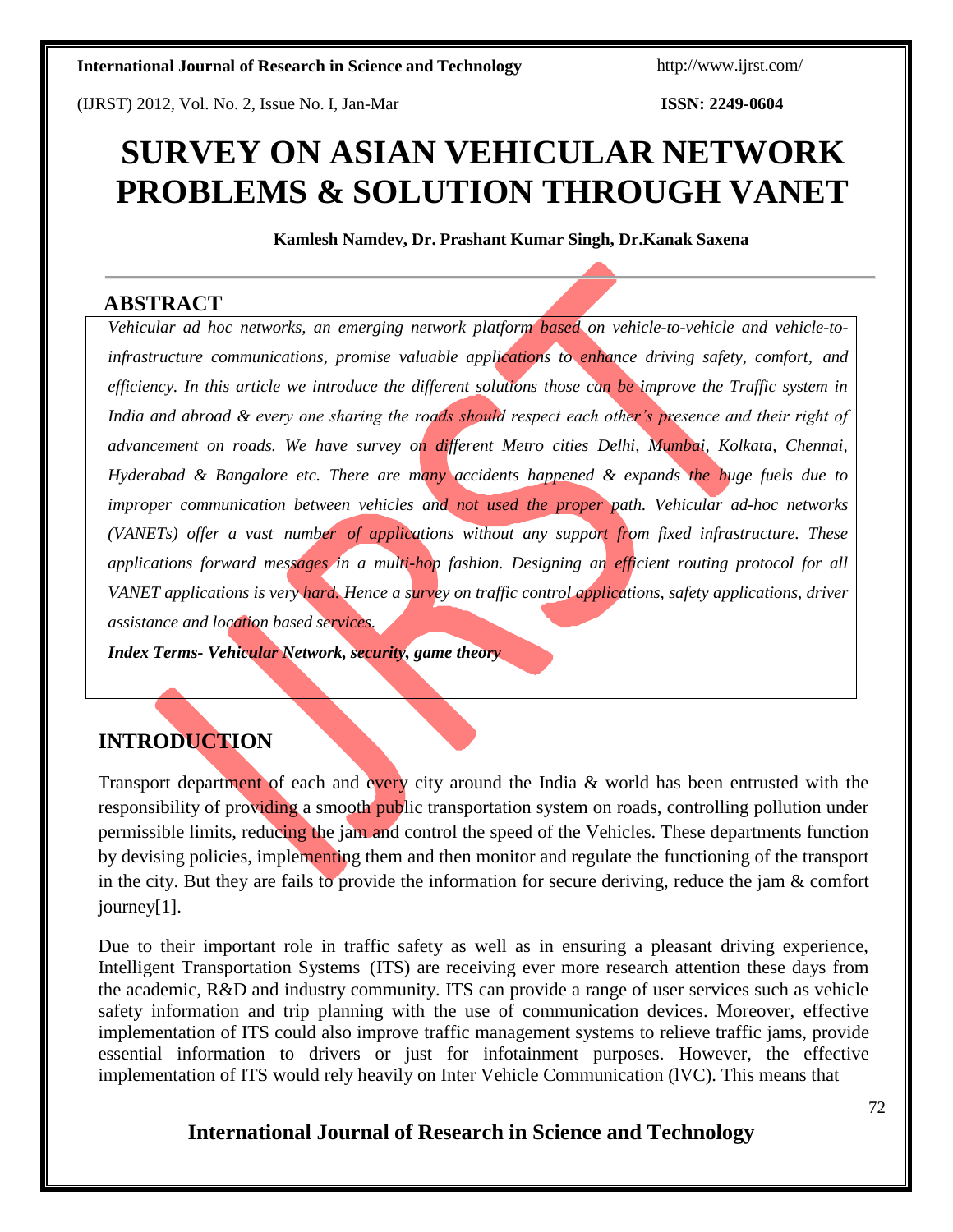(IJRST) 2012, Vol. No. 2, Issue No. I, Jan-Mar **ISSN: 2249-0604**

consensus cooperation is required in order to distribute information from one vehicle to another in wireless communication networks. For IVC, the use of ad-hoc networks was deemed the most suitable method . This is because vehicles moving on the road equipped with wireless communication devices are themselves the mobile nodes, which then inter-link to form a vehicular adhoc network (VANET). Besides having IVC, a VANET could also consist of Roadside to Vehicle Communication (RVC) [3] whereby vehicles could communicate with fixed infrastructures on the roadsides to provide an even wider range of possible applications.

Researchers in India & abroad are working on a Vehicular Adhoc Network (VANET), which when fully operational would allow communication among vehicles and also between vehicles and roadside equipment. Researchers say that VANET technology could alleviate road congestion and prevent accidents.

Researchers at the Indian Institute of Technology (IIT) in Kharagpur plan to equip vehicles with sensors, which will be controlled by a telematics box inside the car. Researchers say that the box would then communicate with the driver, and pass on vital traffic information.

The aim of VANET is to provide a safe environment for drivers. Safety applications will monitor the surface of the road and approaching vehicles and feed information that could put the vehicle at risk back to the driver. The technology would allow drivers to warn other vehicles of potential dangers, while an emergency braking system will be installed to prevent accidents.

Post-crash notification technology would allow a vehicle involved in an accident to broadcast messages to vehicle in the area, as well as to the emergency services. Road hazard control notification enables cars to notify other vehicles in the area of road slides, or unpredictable terrain ahead, while the cooperative collision warning alerts drivers that they are about to collide.

VANET will also provide drivers with the latest traffic information. The congested road notification feature detects and notifies drivers of road congestion ahead, allowing motorists to alter their course. The TOLL feature enables drivers to pass through a tolling area without stopping, while the parking availability setting helps motorists find parking spaces.

# **VEHICLE'S REAL PROBLEMS IN PROGRESSIVE COUNTRY**

#### **Local transport**

Buses on the [Delhi BRTS.](http://en.wikipedia.org/wiki/Delhi_BRTS) Delhi was one of the first cities in India to introduce CNG powered buses. Many cities like [Ahmedabad h](http://en.wikipedia.org/wiki/Ahmedabad_BRTS)as introduced BRTS. The iconic double decker [BEST b](http://en.wikipedia.org/wiki/Brihanmumbai_Electric_Supply_and_Transport)us in Mumbai covered in the livery of a Bollywood film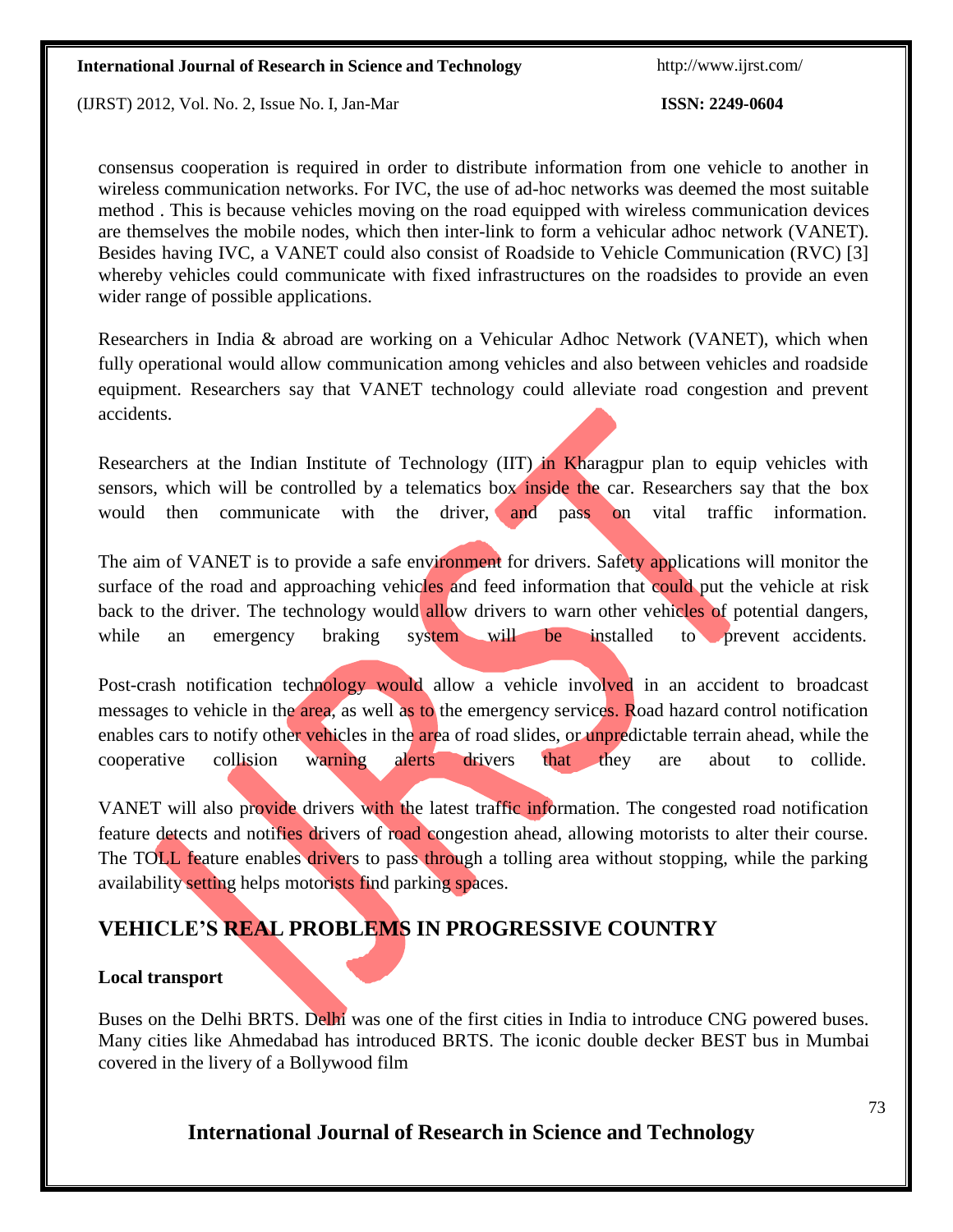(IJRST) 2012, Vol. No. 2, Issue No. I, Jan-Mar **ISSN: 2249-0604**



#### **Huge node on the road**

Public transport is the predominant mode of motorised local travel in cities.<sup>[\[9\]](http://en.wikipedia.org/wiki/Transport_in_India#cite_note-Tiwari-8)</sup> This is predominantly by road, since commuter rail services are available only in the six [metropolitan](http://en.wikipedia.org/wiki/Metropolitan_area) cities of [Mumbai,](http://en.wikipedia.org/wiki/Mumbai) [Delhi,](http://en.wikipedia.org/wiki/Delhi) [Chennai,](http://en.wikipedia.org/wiki/Chennai) [Bangalore,](http://en.wikipedia.org/wiki/Bangalore) [Hyderabad](http://en.wikipedia.org/wiki/Hyderabad%2C_Andhra_Pradesh) and

[Kolkata, w](http://en.wikipedia.org/wiki/Kolkata)hile dedicated city bus services are known to operate in at least 25 cities with a population of over one million.[\[5\]](http://en.wikipedia.org/wiki/Transport_in_India#cite_note-Singh-28)

Intermediate public transport modes like tempos and cycle rickshaws assume importance in medium size cities.<sup>[\[9\]](http://en.wikipedia.org/wiki/Transport_in_India#cite_note-Tiwari-8)</sup> However, the share of buses is negligible in most Indian cities as compared to personalized vehicles, and two-wheelers and cars account for more than 80 percent of the vehicle population in most large cities.<sup>[\[5\]](http://en.wikipedia.org/wiki/Transport_in_India#cite_note-Singh-28)</sup>

Traffic in Indian cities generally moves slowly, where traffic jams and accidents are very common.<sup>[\[6\]](http://en.wikipedia.org/wiki/Transport_in_India#cite_note-Poortraffic-29)</sup> India has very poor records on road safely—around 90,000 people die from road accidents every year.<sup>[\[7\]](http://en.wikipedia.org/wiki/Transport_in_India#cite_note-accidentvariableboard-30)</sup> At least 13 people die every hour in road accidents in the country, also in the year 2007 road accidents claimed more than 130,000 lives, overtaking China.<sup>[\[8\]](http://en.wikipedia.org/wiki/Transport_in_India#cite_note-India_leads_world_in_road_deaths%3A_WHO-31)</sup>

A [Reader's](http://en.wikipedia.org/wiki/Reader%27s_Digest) Digest study of traffic congestion in Asian cities ranked several Indian cities within the Top Ten for worst traffic.<sup>[\[6\]](http://en.wikipedia.org/wiki/Transport_in_India#cite_note-Poortraffic-29)</sup>

We face many problems for successful  $\&$  secure data communication in Wireless network like Vehicular Network.

Due to the following reasons:

#### **1. Highly dynamic topology**:

In Vehicles are moving at high speeds, the topology always changing.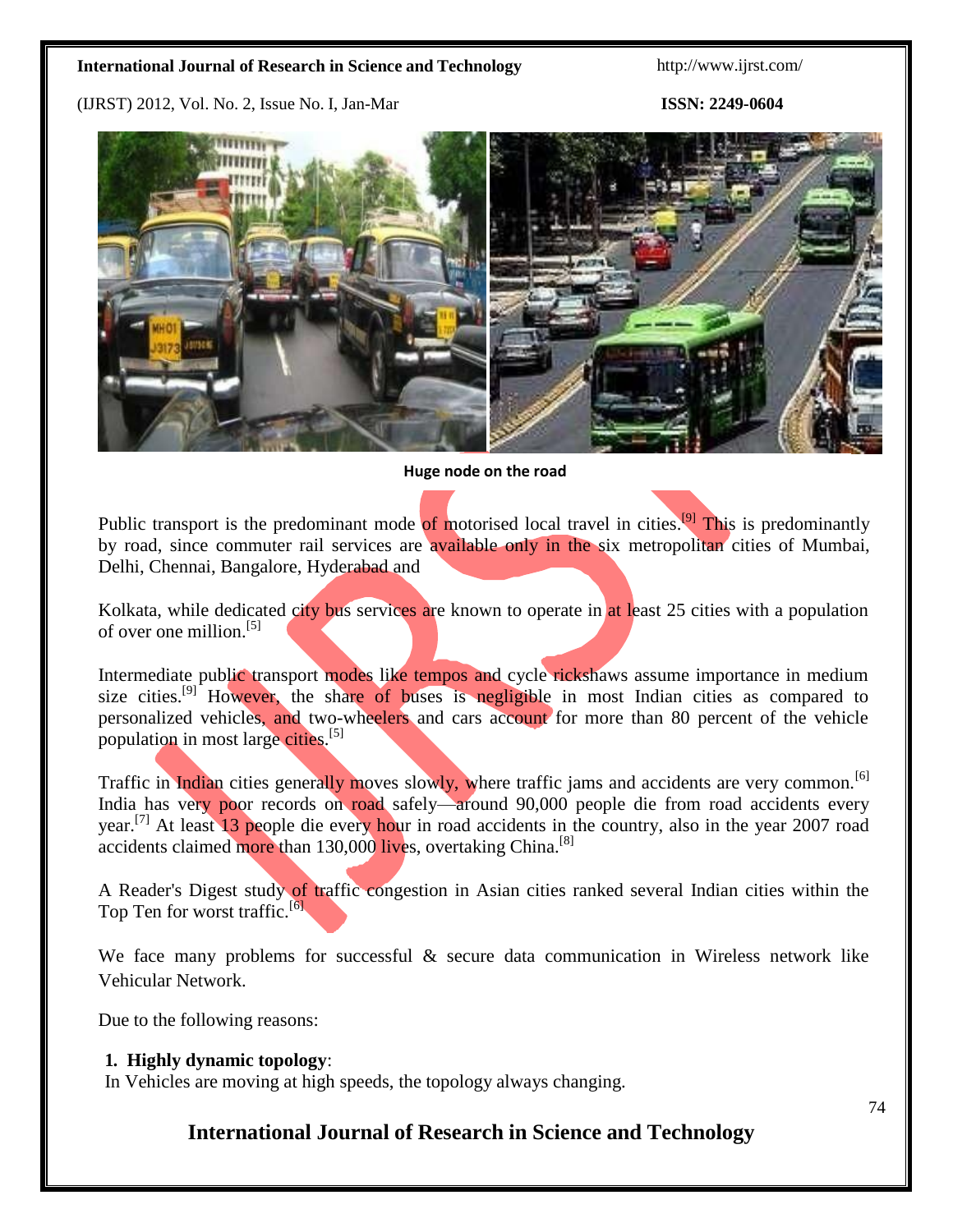(IJRST) 2012, Vol. No. 2, Issue No. I, Jan-Mar **ISSN: 2249-0604**

### **2. Frequently disconnected network**:

The highly dynamic topology results in a frequently disconnected network since the link between two Nodes can quickly disappear while the two nodes are transmitting formation.

### **3. Patterned Mobility :**

Node follow a certain mobility pattern that is a function of the underlying roads, the speed limit , the traffic lights , traffic condition , and drivers driving behaviors. There are many Patterned Mobility problems due to mobility in city and Communication between ships in the Sea Area.

#### **4. Limitless" Battery Power and Storage**:

Power and storage limitation are big problem in Wireless Network due to light weight easy for mobility & their storage capacity also less.

#### **5. Potentially large-scale:**

In a City center or highways at the entrance of big cities the network could be quite large scale.

#### **6. Variable Network density**:

The network's density depends on Vehicles density which is highly variable.

#### **7. Security**:

Security is the biggest problem in VANET because its nature any restricted Vehicle can come or out from the network area. So they can access the Private Information of any Vehicle & misuse the information and also send or Broadcast fraud message.

There are many algorithm  $\&$  methodology can use for solve the problem of VANET like Localized algorithms, Games Theory etc.

# **SURVEY ON SECURITY PROBLEMS IN VANET:**

**Basic Risk-** Unfortunately, there some security problems in VANET. There are some problematic issues such as confidentiality and data integrity. Moreover, there are some issues unpredictable temporary situations e.g. traffic jam because of an accident. In VANET information transmission is propagated in open access environments. It is very necessary that transmitted information cannot be harmful by users who have malicious goals.

Above problems are difficult to solve in VANET due to Network size, Speed of the Vehicles, their geographic positions and random connectivity.

As Mentioned in [1], there is classification of three major groups of behavior of attackers:

- 1. Insider Versus outsider
- 2. Malicious versus rational
- 3. Active versus passive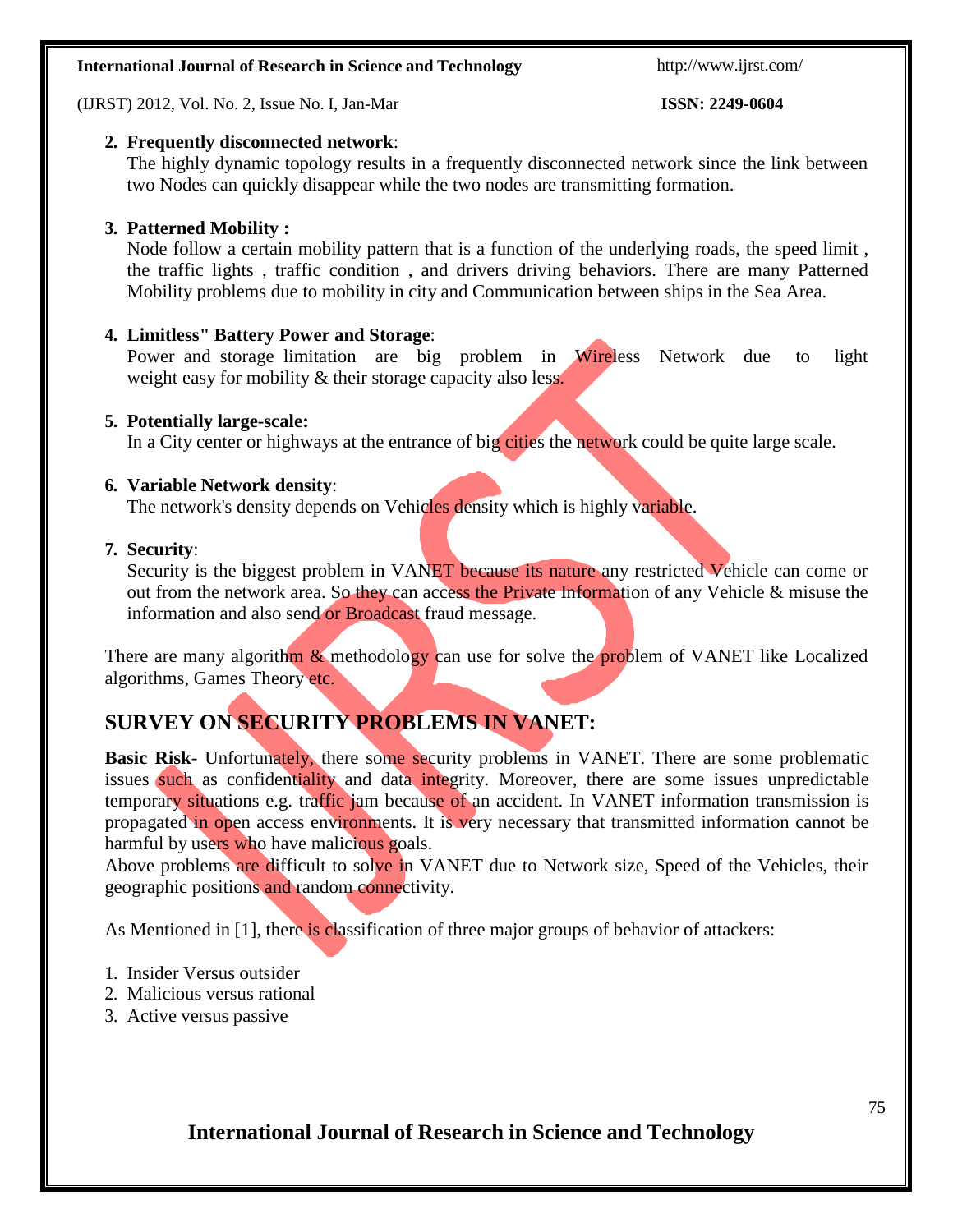

**There are three important parameters in VANET proposed security schemes.**

### **Security in VANET Protocols:**

One of the most popular Adhoc protocols which are used in VANET is AODV. Unfortunately , AODV do not define special security mechanisms. Several researchers tried to improve security weakness in AODV, such as SAODV which try to improve AODV which can help improving security too such as that introduced PRAODV and PRAODVM[4].

#### **Privacy:**

All vehicles' drivers want their personal information, trip path, speed or more important such asthe driver's identity to be kept away from unauthorized observers .

#### **Threats:**

Following threats are against the availability of Vehicles to Vehicles , Vehicles to Road side Units. Several attackers are available in this group: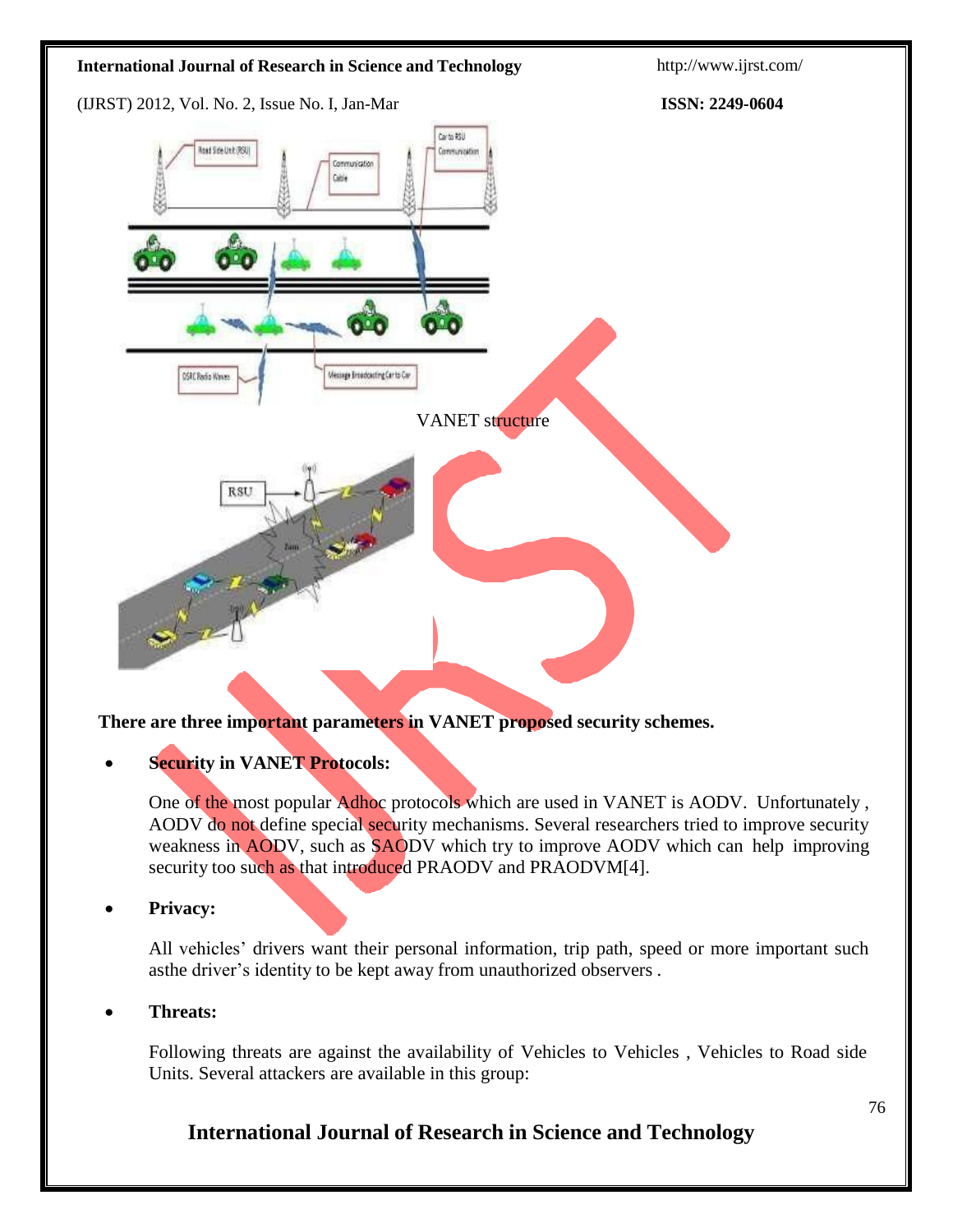(IJRST) 2012, Vol. No. 2, Issue No. I, Jan-Mar **ISSN: 2249-0604**

- $\triangleright$  Black Hole Attack
- > Malware
- $\triangleright$  Denial of services
- $\triangleright$  Broadcast tempering
- $\triangleright$  Spamming
- $\triangleright$  Greedy drivers

# **SURVEY ON HIGH MOBILITY PROBLEMS & SOLUTION THROUGH VANET**

I have done survey on many highway of India. With the guidance of my guide - Due to high speed node, communication between the vehicles is challenging for **VANET**. On highway there are huge vehicles passing where approximately 50% vehicles are moving on opposite direction. Each vehicle is assigned with varying speed with various maximum speeds ranging from 10 km/h to 120 km/h. In these conditions it is challenging to secure communication for the VANET.

# **I. PROPOSED SCHEME**

### **A. Cooperative security scheme:**

VANET can be globally represented important features for forwarding process by the following steps:

- 1) The root node corresponds to the source node that first broadcast the message to nearest node.
- 2) Each intermediate node forwards the message to neighbor node.
- 3) Each intermediate node ignores those packets that it already received.
- 4) Each link in the tree corresponds to an encounter in the vehicular network, which is associated with atimestamp and the spatial coordinates indicating the position of the vehicles.[2]

### **B. Games theory for VANET**:

Game theory is a branch of mathematics aimed at the modeling and understanding of resource conflict problems. Essentially, the theory splits into two branches: noncooperative and cooperative game theory. The distinction between the two is whether or not the players in the game can make joint decisions regarding the choice of strategy. Noncooperative game theory is closely connected to minimax optimization and typically results in the study of various equilibria, most notably the Nash equilibrium. Cooperative game theory examines how strictly rational (selfish) actors can benefit from voluntary cooperation by reaching bargaining agreements. Another distinction is between static and dynamic game theory. In general, the theory provides a structured approach to many important problems arising in signal processing and communications, notably resource allocation and robust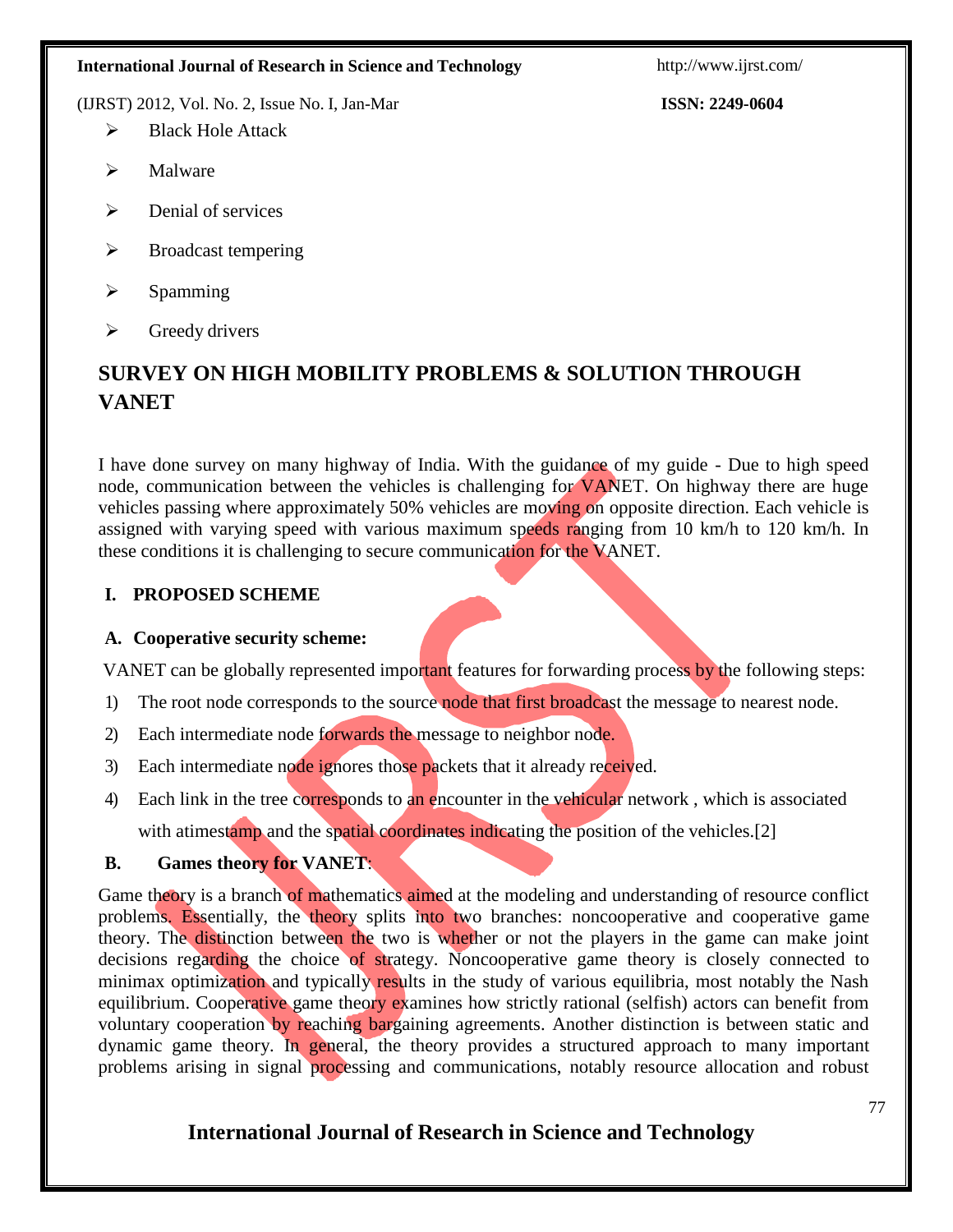#### (IJRST) 2012, Vol. No. 2, Issue No. I, Jan-Mar **ISSN: 2249-0604**

transceiver optimization. Recent applications also occur in other emerging fields, such as cognitive radio, spectrum sharing, and in multihop-sensor and adhoc networks.

When compared to a pure optimization approach, game theory allows additional modeling of attacker behavior and interaction between defense and attackers. Such a mathematical abstraction (framework) is useful for generalization of problems, combining the existing adhoc schemes under a single umbrella and future within the research community in game theoretic approaches to the problem of security in general and wireless network security specifically.

The objective of the game is to locate central points on the road topology as potential attack targets (e.g. jamming) and deploy countermeasures in the most effective manner.

#### **Security game formulations:**

- 1. Attack and Defense Model
- 2. VANET security Games model
- 3. Zero sum game model
- 4. Fuzzy game
- 5. Fictitious play[3]

#### **3. Survey on Mobility support Optimization Problem:**

Mobility the biggest problems in VANET because node (vehicle) move very fast, so it is the big problem in proper communication, communicating node may be move in similar direction or opposite direction.

There are some approaches for find mobility support optimization problem [9]:

- $\triangleright$  The informed mobility optimization problem
	- -Find the optimal node positions
	- -Minimize total energy consumption
	- -Maximize the energy utilization
- $\triangleright$  Use global information to make mobility decisions.
- $\triangleright$  Localized algorithm

# **CONCLUSION:**

In this paper, we have discussed real problems of Indian Vehicular system. I have done survey on Vehicle's real problems in progressive country like Indian metro cities, where I have find out the real traveling problems, we have define some techniques for mobility & security problems of VANET. Finally we have impress with games theory because we can make the plan & develop the strategy for find the security and mobility problems.

# **REFERENCES**

- 1. Car-to Car communications, http://www[.car-to-car.org.](http://www.car-to-car.org/)
- 2. M'hamed Chammem, Mohamed Hamdi, Noureddine Boudriga, Cooperative Security in Vehicular Communication Systems, IEEE International Conference on Advanced Information Networking and Applications – 2011.